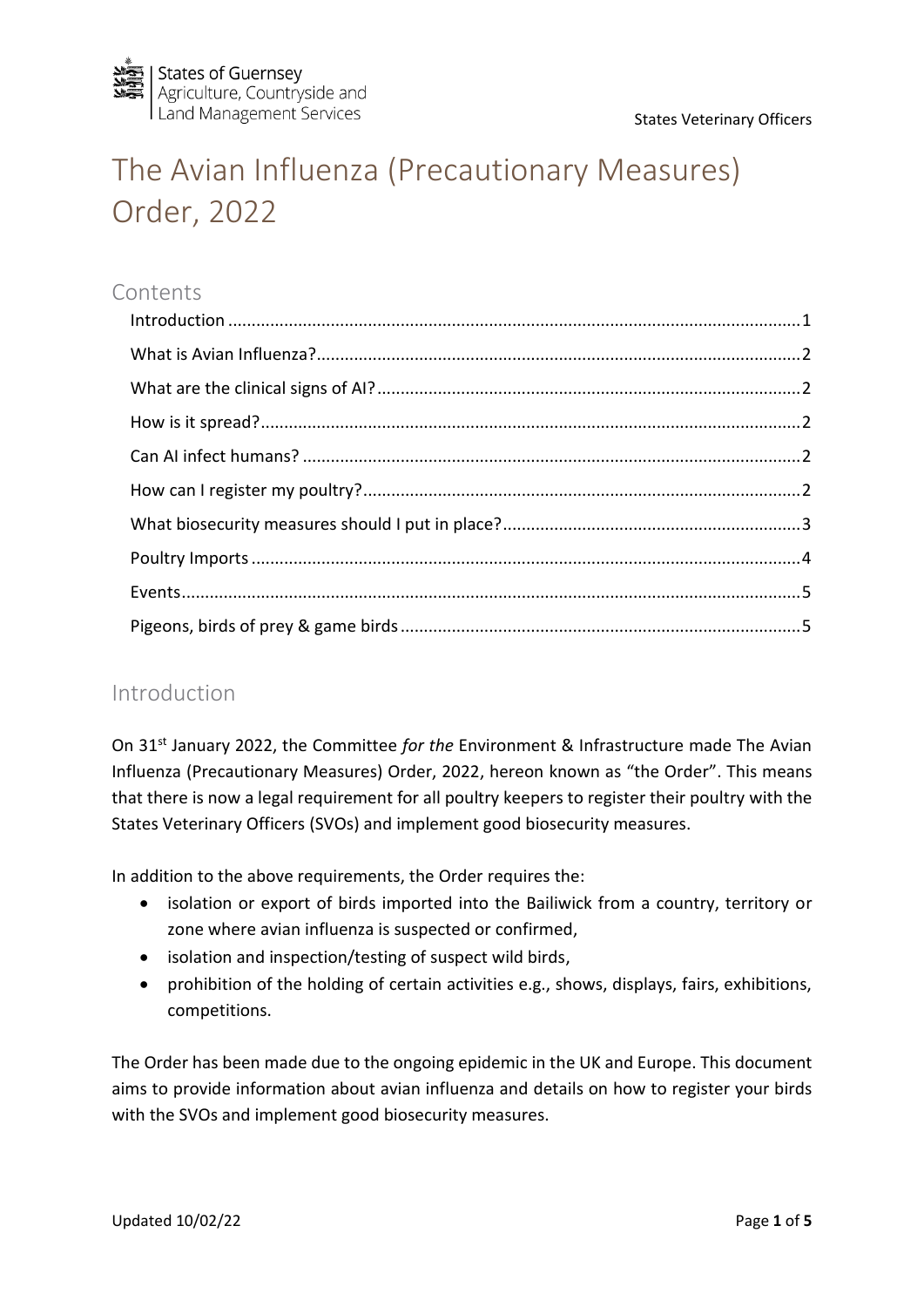

#### <span id="page-1-0"></span>What is Avian Influenza?

Avian influenza (AI), also known as bird flu, is a viral infection of domestic poultry and other wild birds, such as migrating waterfowl. Poultry includes chickens, ducks, turkeys, geese, pigeon (bred for meat), partridge, quail, guinea fowl and pheasants.

# <span id="page-1-1"></span>What are the clinical signs of AI?

Increased mortality, unusual behavior, breathing difficulties, neurological signs such as shaking or incoordination, decreased eating/drinking, decreased egg production, thin or misshapen egg shells.

Avian Influenza is a notifiable animal disease, if you suspect any signs of AI in poultry or wild birds, you must contact the States Veterinary Officers (email: [svo@gov.gg,](mailto:svo@gov.gg) tel: 01481 221161).

#### <span id="page-1-2"></span>How is it spread?

The virus is transmitted between individual birds by eating or drinking feed/water contaminated by bird faeces or by inhalation of the virus. It can also be spread due to introduction of diseased birds to the flock or via poor biosecurity of poultry keepers, such as a lack of cleaning and disinfection and inappropriate pest control.

## <span id="page-1-3"></span>Can AI infect humans?

Avian influenza is primarily a disease of birds, but it can affect humans and other mammals. The risk to the general public's health is very low. It also poses a very low food safety risk for consumers - properly cooked poultry and poultry products, including eggs, are safe to eat.

#### <span id="page-1-4"></span>How can I register my poultry?

#### Register with the States Veterinary Officers

- 1. Follow this [link](https://forms.office.com/r/5AjfyfjSSG) to complete our online form.
- 2. Email [svo@gov.gg](mailto:svo@gov.gg) or call (01481) 221161 and provide the following information:
	- o Name,
	- o Address,
	- o Contact details (phone number, email address),
	- o Type of birds kept,
	- o Number of birds kept,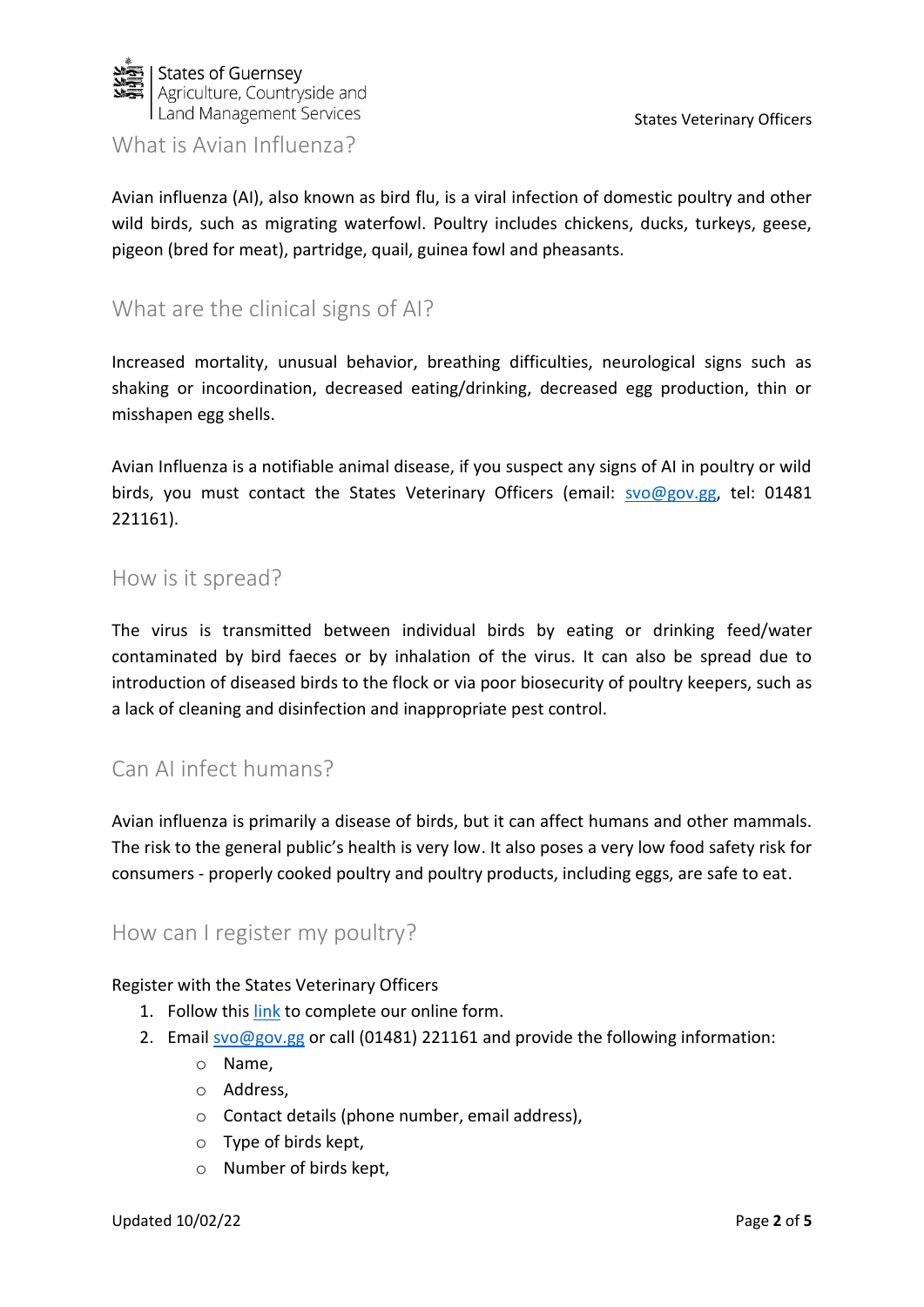

- o Address where poultry are located, if different to the home address.
- 3. Write a letter with the above information and post/deliver to:
	- States Veterinary Officers, Burnt Lane House, Longue Rue, St Martins, GY4 6LD.
- If you have already voluntarily registered your poultry, there is no need to re-register.
- Should any of the information change (e.g. number/type of birds kept), please inform the States Vets of these changes.
- The Office *for the* Environment and Infrastructure will use this information to contact you if there is a disease outbreak or if there are any other animal health/welfare concerns that you should be made aware of.
	- o For details on how we will use your data please see our [Fair Processing Notice.](https://gov.gg/CHttpHandler.ashx?id=131032&p=0)

# <span id="page-2-0"></span>What biosecurity measures should I put in place?

Biosecurity measures are actions that are taken to prevent damage from biological threats, such as avian influenza virus.

Good biosecurity and housing measures to keep your poultry safe:

- **Keep them housed** if you do not have a purpose built building you could use a garden shed, garage or polytunnel (provided there is adequate light and ventilation).
	- o Block up any gaps in poultry housing with boards or netting to avoid any wild birds getting in.
- If it is not possible to house birds, you should **separate them from wild birds** in a netted enclosure and ensure that feed and water is kept indoors/covered (see details below).
- Keep chickens and turkeys **housed separately** from ducks, geese and game birds.
- Make your premises **unattractive to wild birds:**
	- o Use scarers, foils or streamers
	- o Drain wet patches and areas of standing water to deter wild waterfowl
	- o Net/cover ponds
	- o Fence off ponds, streams, standing water or wet/boggy areas from your poultry
	- o Remove any wild bird feed sources
- **Reduce movement** of people, vehicles or equipment to and from areas where poultry are kept.
- **Store feed and bedding inside** to reduce the risk of contamination.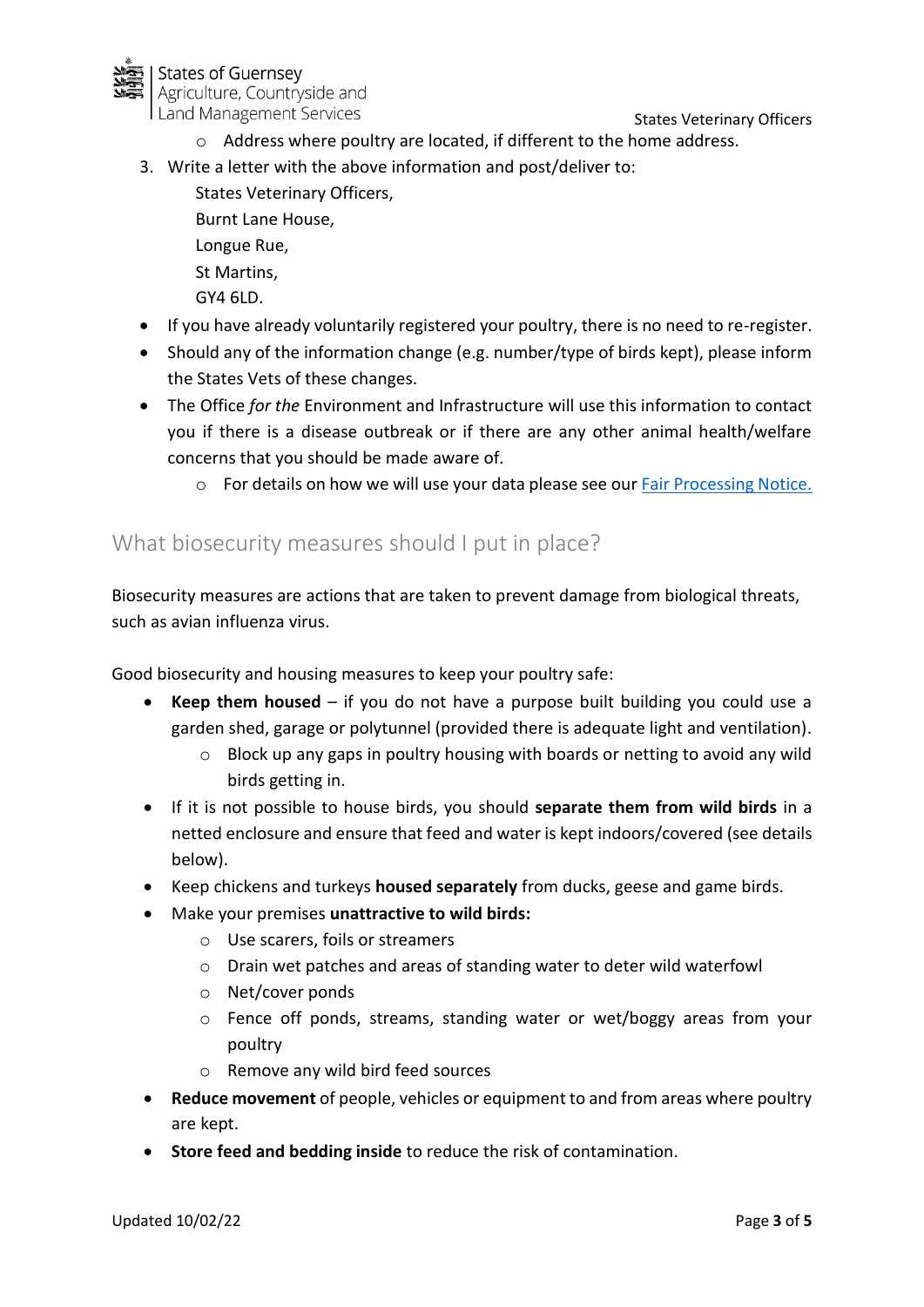

- **Clean and disinfect**  footwear, hard surfaces, equipment and vehicles.
	- o Place foot dips and boot brushes containing Defra-approved disinfectant at the entrance and exit of all houses/outdoor areas where poultry are kept.
- Ensure **pest control** is effective.

Below are some great examples of ways in which you can keep feed/water covered to avoid contamination from wild bird faeces.



Ensure that the bucket has a lid on Jerry-can with holes cut in the side







Duck waterer Treadle feeders

Further biosecurity guidance from Defra can be found [here.](https://gov.gg/CHttpHandler.ashx?id=134025&p=0)

# <span id="page-3-0"></span>Poultry Imports

- Poultry import licence applications will be assessed on a case-by-case basis.
- Imported poultry must never have resided within an avian influenza surveillance zone for any period of time.